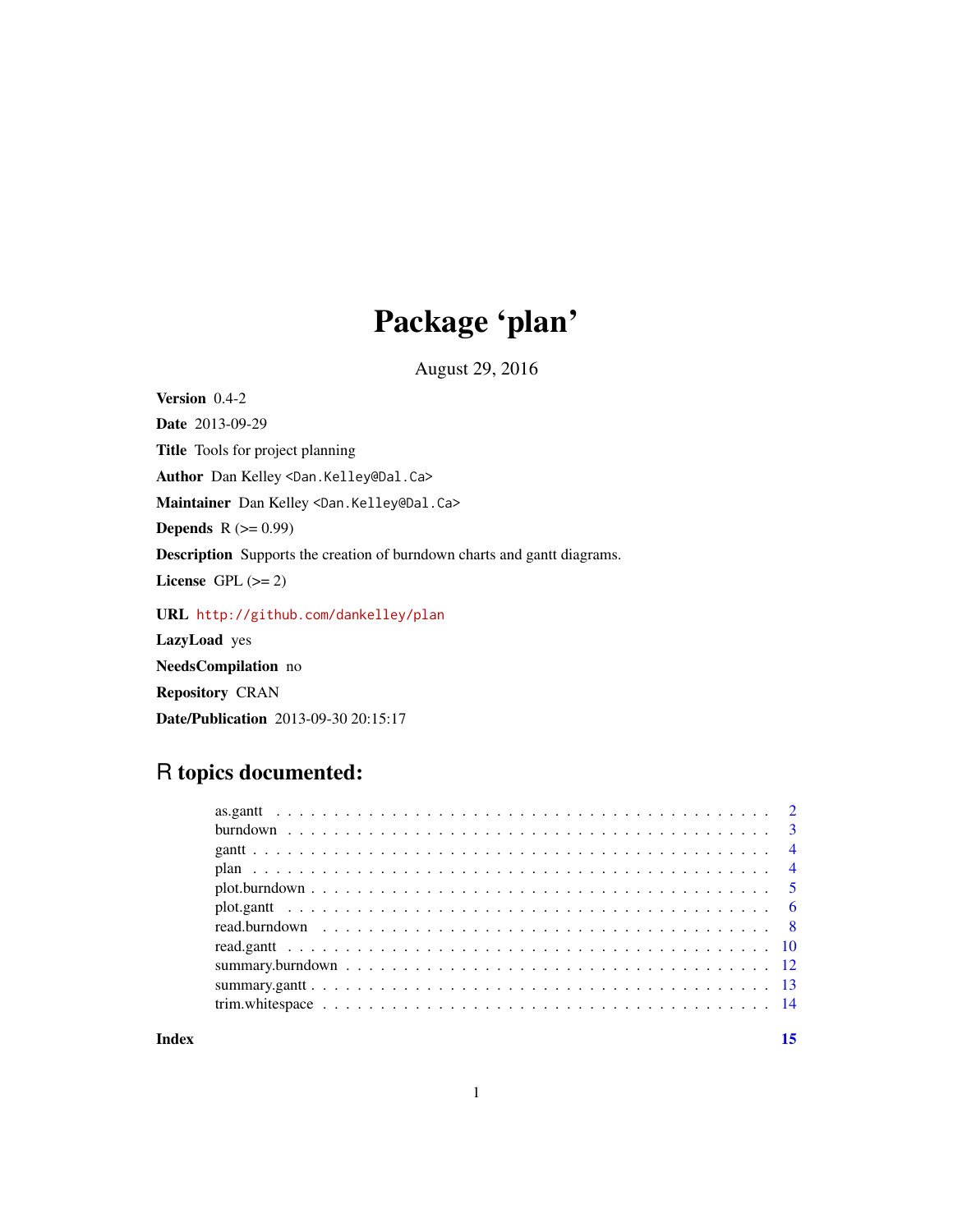<span id="page-1-0"></span>

Read a data file containing gantt information.

#### Usage

as.gantt(key, description, start, end, done, neededBy)

#### Arguments

| key         | integer key for task, normally 1 for the first task, 2 for the second, etc.                |
|-------------|--------------------------------------------------------------------------------------------|
| description | character string describing the task (brief)                                               |
| start       | start date for task (POSIXt or character string that converts to POSIXt with<br>as.POSIXct |
| end         | end date for task (POSIXt or character string that converts to POSIXt with<br>as.POSIXct   |
| done        | percentage completion for the task                                                         |
| neededBy    | optional key for a dependent task                                                          |

#### Details

Creates a gantt object. See documentation for [read.gantt](#page-9-1), which uses as.gantt.

#### Value

An object of type "gantt"; for details, see [read.gantt](#page-9-1).

#### Author(s)

Dan Kelley

#### See Also

[read.gantt](#page-9-1), [summary.gantt](#page-12-1) and [plot.gantt](#page-5-1)

```
library(plan)
arrive <- as.POSIXct("2012-09-05")
month <- 28 * 86400
year <-12 * month
leave \leq arrive + 4 \star year
startT1 <- arrive
endT1 \le startT1 + 4 \star month
```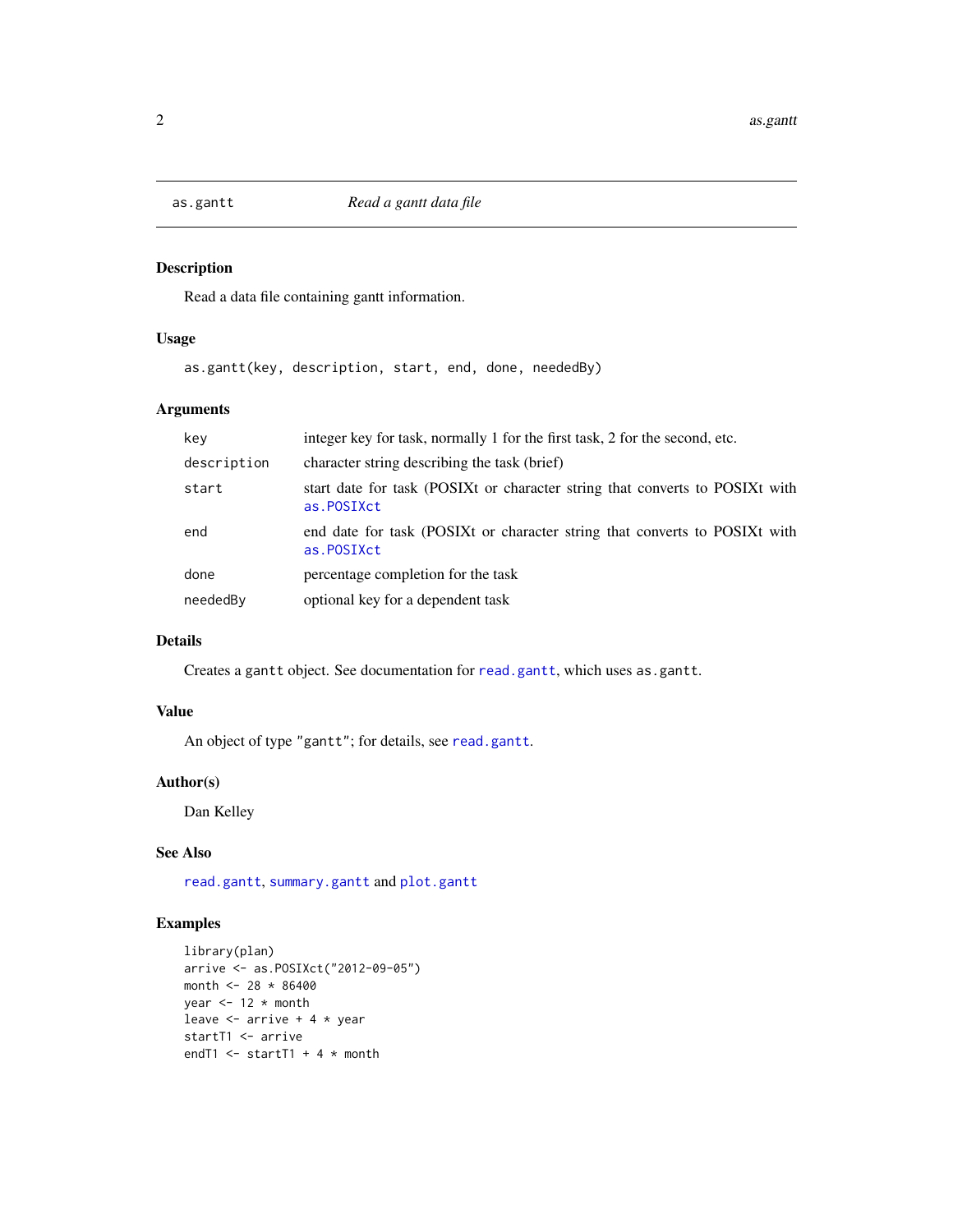#### <span id="page-2-0"></span>burndown 3

```
startT2 <- endT1 + 1
endT2 \le startT2 + 4 \star month
startT3 <- arrive + 12 * month
endT3 \le startT3 + 4 \star month
startQE <- arrive + 9 * month
endQE \leq arrive + 12 \star month
QEabsoluteEnd <- arrive + 15 * month
startProposal <- arrive + 15 * month # for example
endProposal <- arrive + 20 * month
startThesisWork \leq arrive + 2 \star month # assumes no thesis work until 2 months in
endThesisWork <- leave - 4 * month
startThesisWriteup <- leave - 4 * month
endThesisWriteup <- leave
g <- as.gantt(key=1:7, c("Term 1 classes",
              "Term 2 classes",
              "Qualifying Examination",
              "Term 3 classes",
              "Proposal Defence",
              "Thesis Work",
              "Thesis Writing/Defence"),
              c(startT1, startT2, startQE, startT3, startProposal,
                startThesisWork, startThesisWriteup),
              c(endT1, endT2, endQE, endT3, endProposal,
                endThesisWork, endThesisWriteup),
              done=rep(0, 7))
plot(g, xlim=c(arrive, leave))
```

```
burndown Sample burndown dataset
```
#### Description

This is sample burndown dataset provided for testing.

#### Usage

data(burndown)

#### Format

See [read.burndown](#page-7-1).

#### Author(s)

Dan Kelley

#### See Also

[read.burndown](#page-7-1) may be used to read such objects, [summary.burndown](#page-11-1) to summarize them, and [plot.burndown](#page-4-1) to plot them.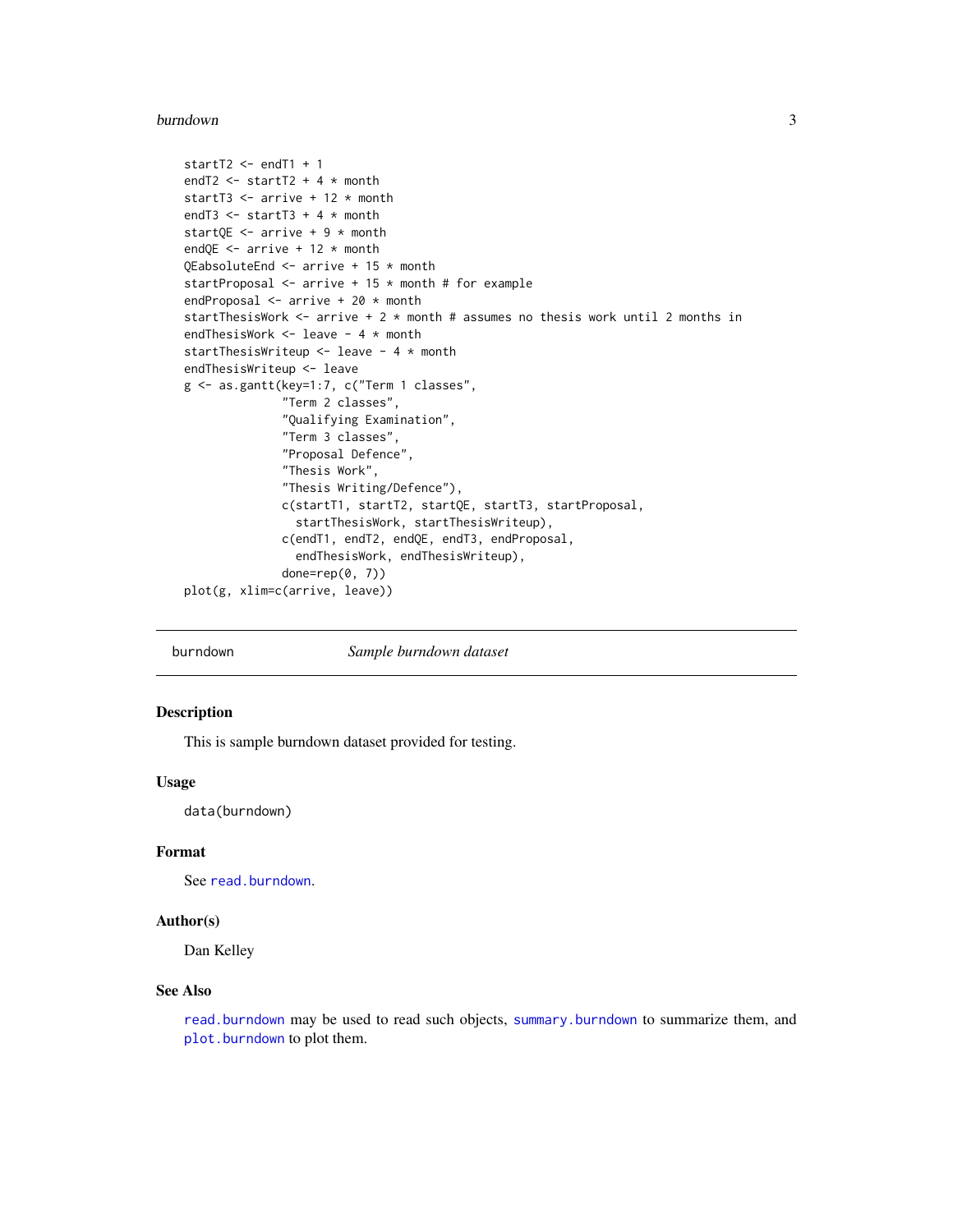<span id="page-3-0"></span>

This is sample gantt dataset provided for testing.

#### Usage

data(gantt)

#### Format

See [read.gantt](#page-9-1)

#### Author(s)

Dan Kelley

#### See Also

[read.gantt](#page-9-1) may be used to read such objects, [summary.gantt](#page-12-1) to summarize them, and [plot.gantt](#page-5-1) to plot them.

plan *Plan, a package for project planning*

#### Description

This package provides tools for project planning, e.g. burndown charts, gantt diagrams, etc.

### Author(s)

Dan Kelley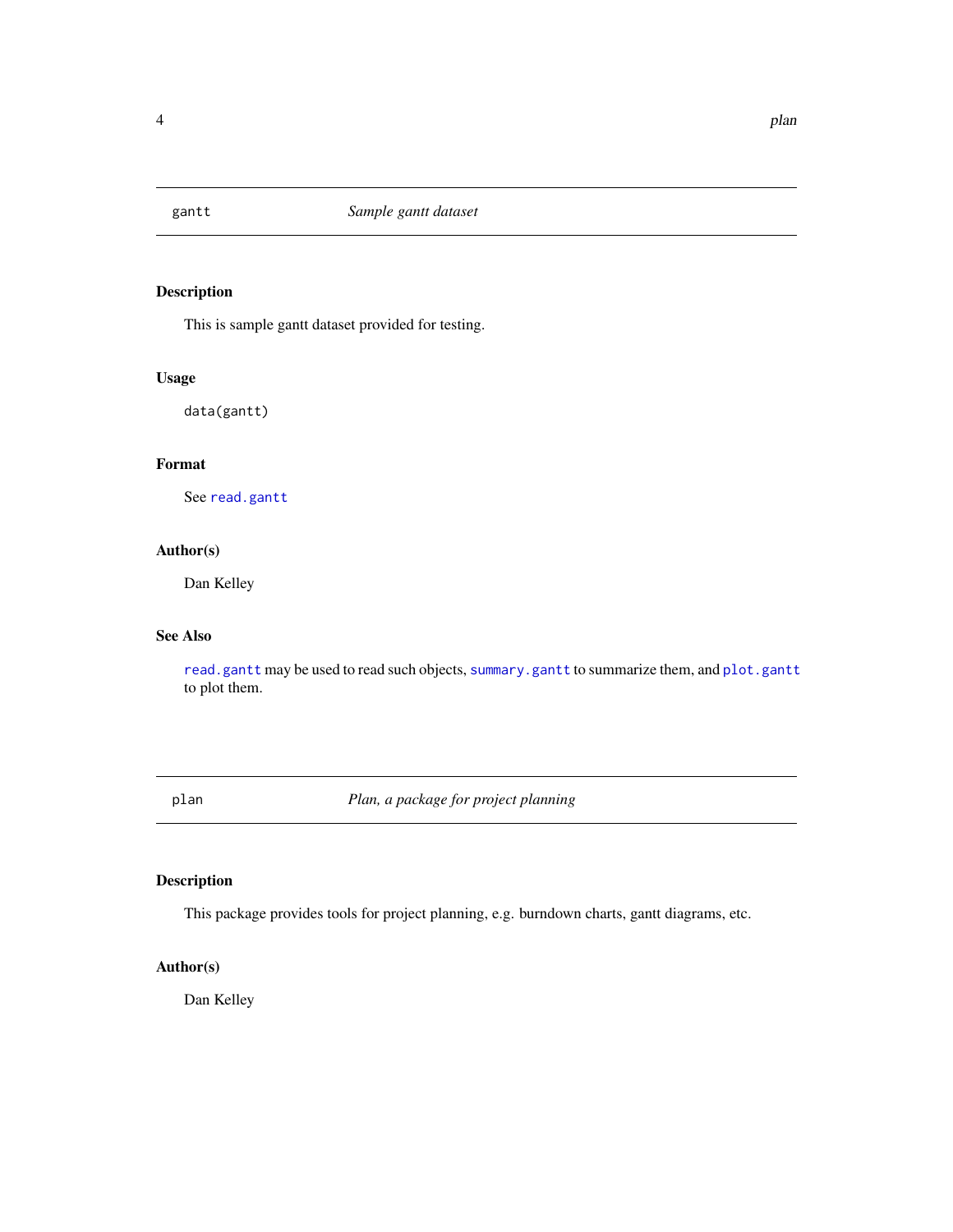<span id="page-4-1"></span><span id="page-4-0"></span>

Plot a burndown object.

#### Usage

```
## S3 method for class 'burndown'
plot(x, col=NULL,
draw.plan=TRUE, draw.regression=TRUE, draw.lastupdate=FALSE,
t.stop="",
y.name="Remaining Effort",
debug=FALSE, ...)
```
#### Arguments

| x               | an object of class burndown, to be plotted.                                                                                                                                                                                                           |  |
|-----------------|-------------------------------------------------------------------------------------------------------------------------------------------------------------------------------------------------------------------------------------------------------|--|
| col             | list of colours for items, starting with the first key in the file (which will be at the<br>bottom of the chart). If not specified, the hcl scheme will be used, to generate<br>colours that are distinct, that show up reasonably well on a monitor. |  |
| draw.plan       | boolean, set to TRUE to draw the plan, as a descending line with a horizontal<br>intercept.                                                                                                                                                           |  |
| draw.regression |                                                                                                                                                                                                                                                       |  |
|                 | boolean, set to TRUE to draw a regression line of actual overall progress.                                                                                                                                                                            |  |
| draw.lastupdate |                                                                                                                                                                                                                                                       |  |
|                 | boolean, set to TRUE to draw the last update (which otherwise requires a sharp<br>eye).                                                                                                                                                               |  |
| t.stop          | a POSIX time, the maximum time for graph (defaults to deadline if not given).                                                                                                                                                                         |  |
| y.name          | character string, for labelling the vertical axis.                                                                                                                                                                                                    |  |
| debug           | boolean, set to TRUE to monitor the work.                                                                                                                                                                                                             |  |
| $\ddots$        | extra things handed down to plotting functions.                                                                                                                                                                                                       |  |
|                 |                                                                                                                                                                                                                                                       |  |

#### Details

Plots a burndown chart.

#### Value

The object, returned invisibly.

#### Author(s)

Dan Kelley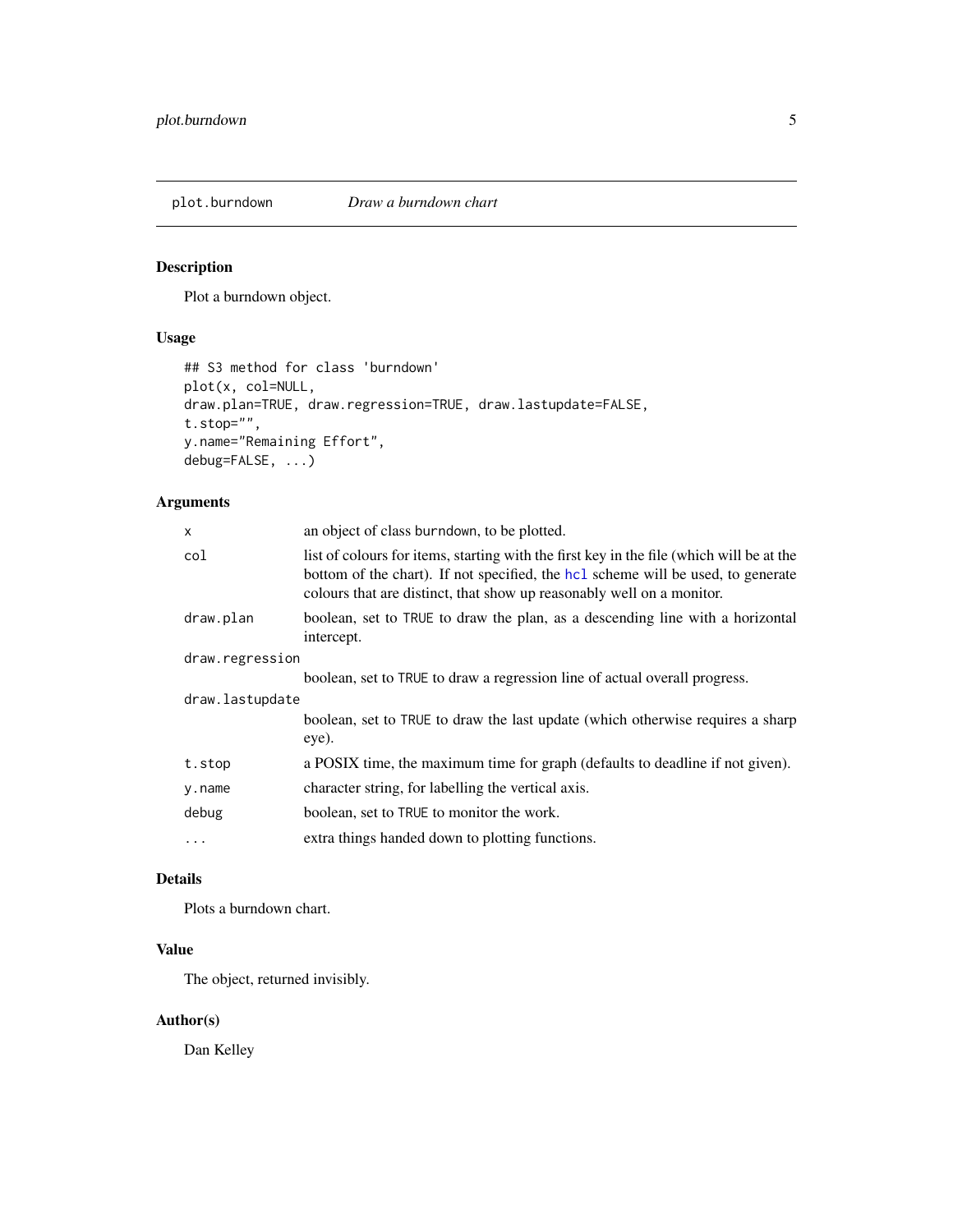#### <span id="page-5-0"></span>References

<http://alistair.cockburn.us/crystal/articles/evabc/earnedvalueandburncharts.htm>.

#### See Also

[read.burndown](#page-7-1) and [summary.burndown](#page-11-1).

#### Examples

library(plan) data(burndown) summary(burndown) plot(burndown)

#### <span id="page-5-1"></span>plot.gantt *Draw a Gantt diagram*

#### Description

Plot a Gantt object.

#### Usage

```
## S3 method for class 'gantt'
plot(x,
           xlim,
           time.format = NULL,
           time.labels.by, time.lines.by,
  event.time = NULL, event.label = NULL, event.side=3,
  col.done = gray(0.3), col.notdone = gray(0.9),
  col.event = gray(0.1), col.concurrent' = "black",grid.col = "lightgray", grid.lty = "dotted",
  main = "cex=par("cex"),
  debug=FALSE,
 ...)
```
#### Arguments

| X           | an object of class gantt.                                                                                                                                                             |
|-------------|---------------------------------------------------------------------------------------------------------------------------------------------------------------------------------------|
| xlim        | optional range of time axis; if not provided, the range of times in x will be used.                                                                                                   |
| time.format | format for dates on time axis; defaults to 3-letter month.                                                                                                                            |
|             | time.labels.by suggested label increment on time axis, e.g. time.labels.by="2 months" to<br>get a two-month interval. If not supplied, the axis will be generated automati-<br>cally. |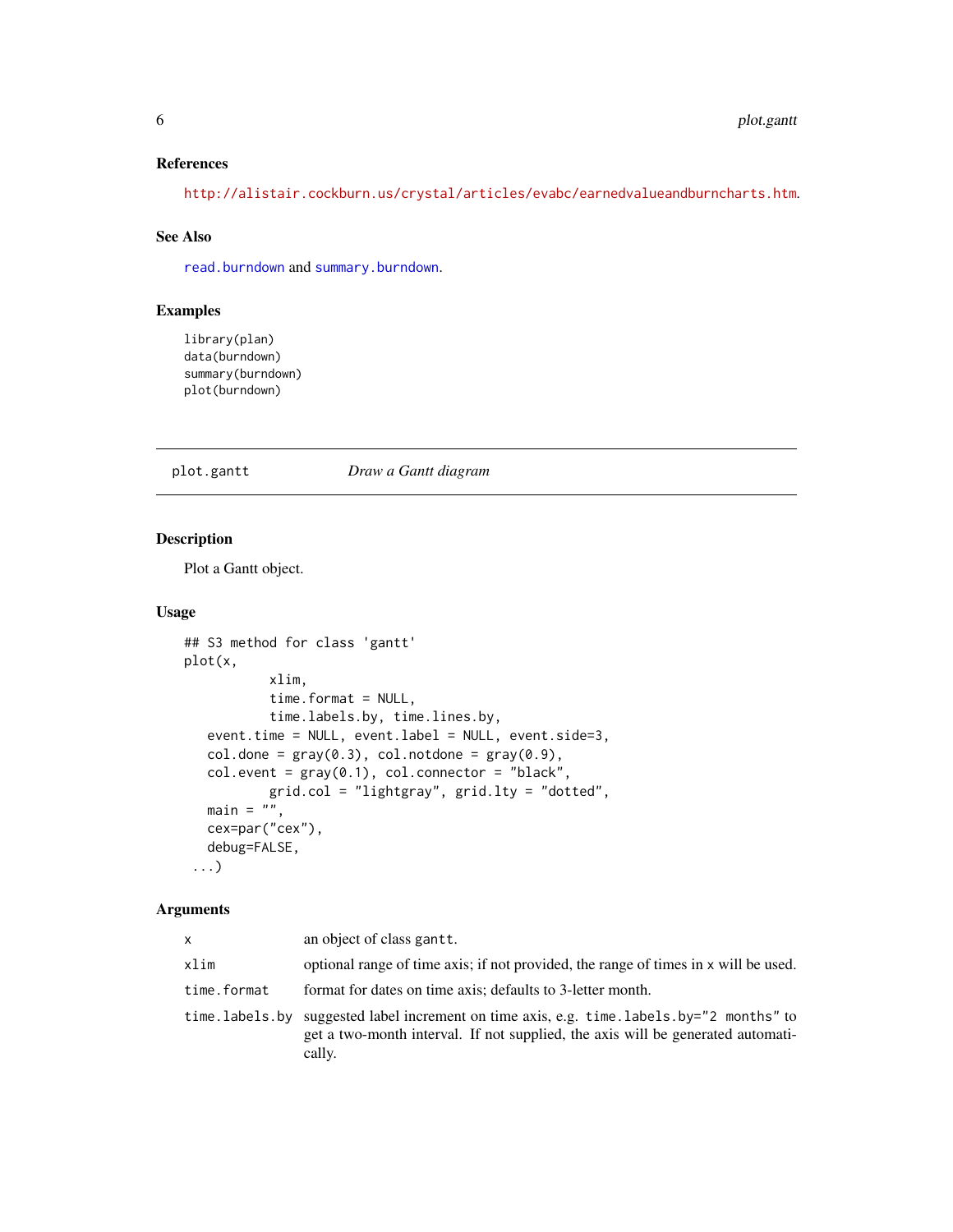#### <span id="page-6-0"></span>plot.gantt 7

| time.lines.by | suggested interval between vertical grid lines on the plot, e.g. time. lines. by="1 week"<br>for weekly. If not supplied, the grid will be generated automatically. |
|---------------|---------------------------------------------------------------------------------------------------------------------------------------------------------------------|
| event.time    | List of events, e.g. conferences, whose time cannot be altered.                                                                                                     |
| event.label   | list of names of these events.                                                                                                                                      |
| event.side    | side for event labels.                                                                                                                                              |
| col.done      | colour of work that has been done already.                                                                                                                          |
| col.notdone   | colour of work that has not been done already.                                                                                                                      |
| col.event     | colour of events.                                                                                                                                                   |
| col.connector | colour of (optional) connectors between items.                                                                                                                      |
| grid.col      | colour for grid                                                                                                                                                     |
| grid.lty      | line type for grid                                                                                                                                                  |
| main          | character string to be used as chart title.                                                                                                                         |
| cex           | numeric, font-size factor.                                                                                                                                          |
| debug         | boolean, set to TRUE to monitor the work.                                                                                                                           |
| $\cdots$      | extra things handed down.                                                                                                                                           |
|               |                                                                                                                                                                     |

#### Details

Plots a gantt chart, possibly with events superimposed.

#### Value

The gantt object, returned invisibly.

#### Note

The defaults work well for projects that take a year or two. Consider adjusting time.labels.by and time.lines.by for projects that are much shorter or longer.

#### Author(s)

Dan Kelley

#### References

Gantt diagrams are described on wikipedia [http://en.wikipedia.org/wiki/Gantt\\_Chart](http://en.wikipedia.org/wiki/Gantt_Chart).

#### See Also

Use [read.gantt](#page-9-1) to read gantt data, and [summary.gantt](#page-12-1) to summarize them.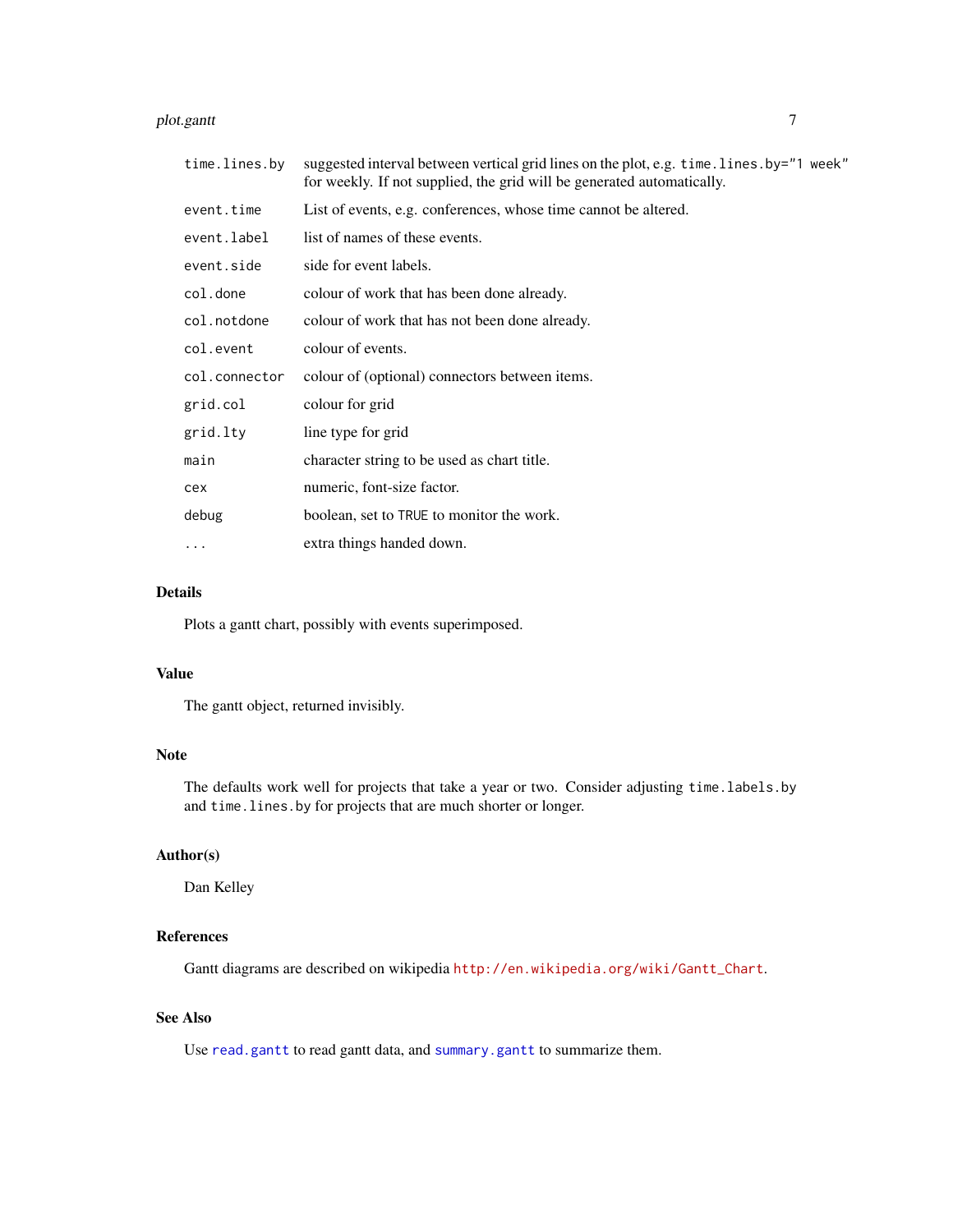#### Examples

```
library(plan)
data(gantt)
summary(gantt)
plot(gantt)
# Add a couple of event
event.label <- c("Proposal", "AGU")
event.time <- c("2008-01-28", "2008-12-10")
plot(gantt, event.label=event.label,event.time=event.time)
```
<span id="page-7-1"></span>read.burndown *Scan burndown data file*

#### **Description**

Read a data file containing burndown information.

#### Usage

```
read.burndown(file, debug=FALSE)
```
#### Arguments

| file  | a connection or a character string giving the name of the file to load. |
|-------|-------------------------------------------------------------------------|
| debug | boolean, set to TRUE to print debugging information.                    |

#### Details

Reads a burndown dataset.

A strict format is required, in which the following items must be present, in the stated order, and with nothing else in the file. An example is given after the description.

- Line 1: contains two comma-separated items: the string Start, and a time expressed in ISO 8601 format (YYYY-MM-DD or YYY-MM-DD hh:mm:ss). This line indicates the start of the project.
- Line 2: as Line 1, but the string is to be Start, and the line indicates the deadline for the project.
- Line 3: a header line for a "task" list, comprising the following three words separated by commas: Key, Description, and Effort.
- Lines 4 to N: data lines, each containing three items: a numeric index "Key" for the task, a short "Description" of the task, and the estimated "Effort" for this task, expressed as a number. The keys must be distinct, and they must match the keys in the progress table (see below). The description should be short enough to give a reasonable-size legend as created by [plot.burndown](#page-4-1). The effort may be expressed in any convenient unit, e.g. the number of hours or days for the task, or as a percentage of the overall task.

<span id="page-7-0"></span>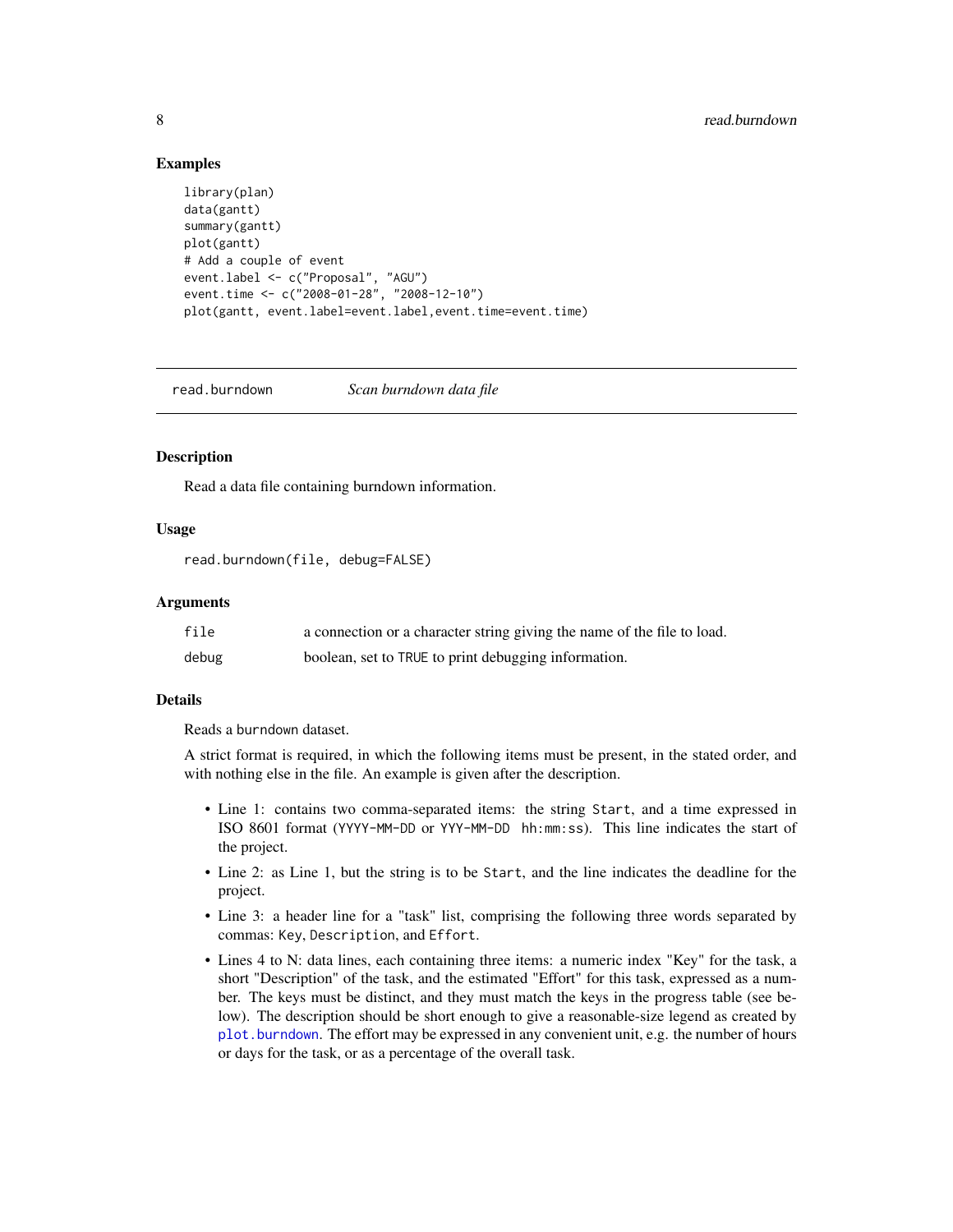#### read.burndown 9

- Line N+1: a header line for the "Progress" list, comprising the following four words separated by commas: Key, Done, and Time.
- Line N+2 to end: data lines holding Progress items. Each "Key" must match a key in the task list. The "Done" column holds the percentage of the task that has been completed. The "Time" is in ISO 8601 format, as described above.

Executing the code

library(plan) data(burndown) print(summary(burndown))

will create the following, which may be read with read.burndown:

```
Start, 2006-04-08 12:00:00
Deadline, 2006-04-11 20:00:00
Key, Description, Effort
 1, code read.burndown(), 4
 2, code summary.burndown(), 1
 3, code plot.burndown(), 5
 4, create R package, 2
 5, write documentation, 2
 6, set up website, 1
Key, Done, Time
 1, 5, 2006-04-08 13:00:00
 2, 5, 2006-04-08 13:30:00
 1, 10, 2006-04-08 14:00:00
 2, 50, 2006-04-08 15:00:00
 4, 5, 2006-04-08 19:30:00
 5, 5, 2006-04-08 20:00:00
 4, 100, 2006-04-08 21:16:00
 1, 50, 2006-04-09 09:10:00
 3, 5, 2006-04-09 09:41:00
 3, 30, 2006-04-09 10:18:00
 3, 80, 2006-04-09 11:00:00
 2, 60, 2006-04-09 12:00:00
 2, 100, 2006-04-09 12:10:00
 1, 70, 2006-04-09 12:30:00
 5, 30, 2006-04-09 13:50:00
 5, 90, 2006-04-09 14:20:00
 5, 100, 2006-04-09 14:30:00
 1, 100, 2006-04-09 14:35:00
 3, 100, 2006-04-09 14:40:00
 6, 100, 2006-04-09 16:00:00
```
#### Value

A burndown object.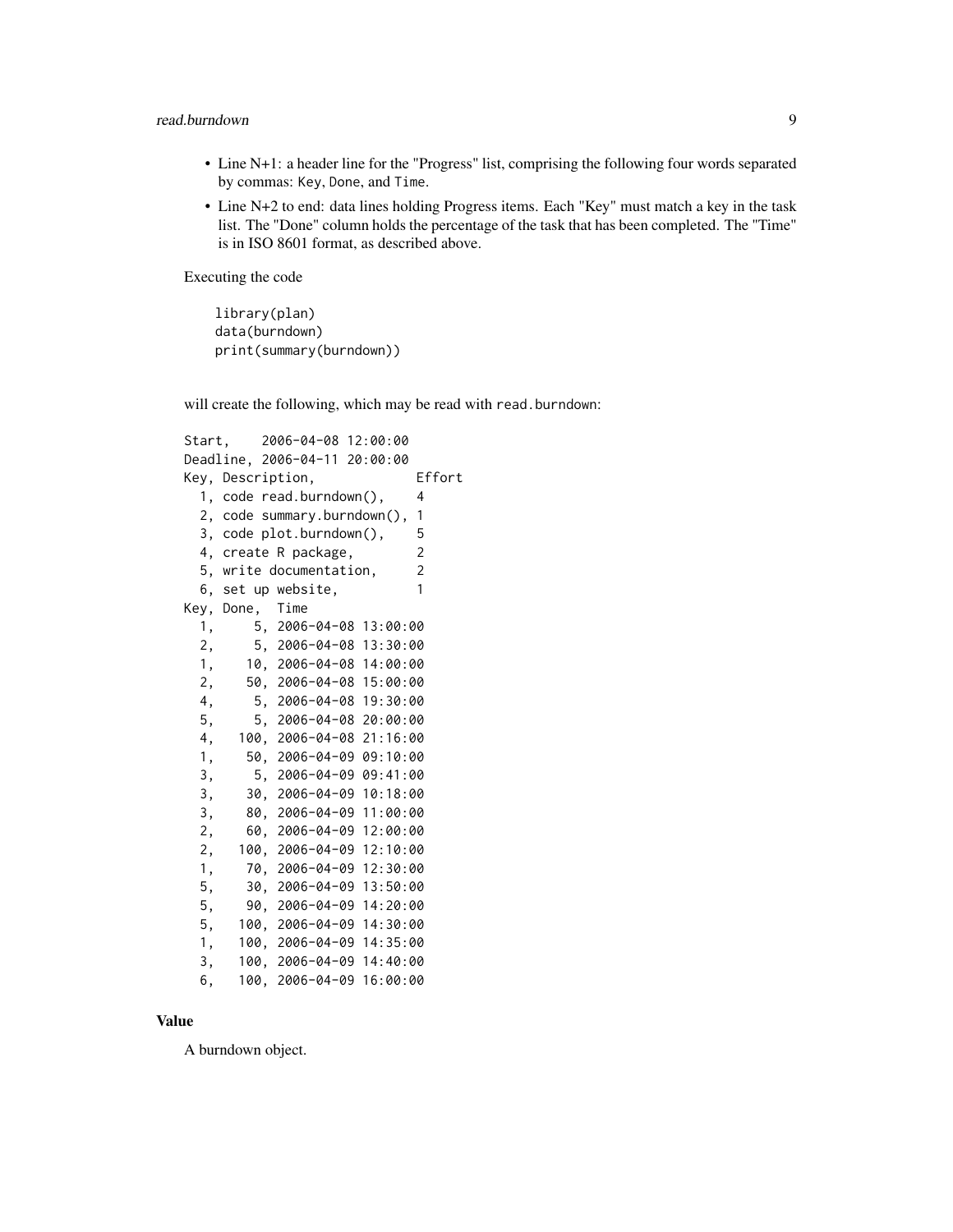#### Author(s)

Dan Kelley

#### See Also

[summary.burndown](#page-11-1) and [plot.burndown](#page-4-1).

#### Examples

```
## Not run:
library(plan)
b <- read.burndown("burndown.dat")
summary(b)
plot(b)
```

```
## End(Not run)
```
#### <span id="page-9-1"></span>read.gantt *Read a gantt data file*

#### Description

Read a data file containing gantt information.

#### Usage

```
read.gantt(file, debug=FALSE)
```
#### Arguments

| file  | a connection or a character string giving the name of the file to load. |
|-------|-------------------------------------------------------------------------|
| debug | boolean, set to TRUE to print debugging information.                    |

#### Details

Reads a gantt dataset.

The data format is strict, and deviations from it may lead to error messages that are difficult to understand.

The first line is a header, and must contain the words Key, Description, Start, End, Done, and NeededBy, written exactly in this way, with commas separating the words. (Blanks are ignored in this line.)

Additional lines indicate the details of each of several sub-projects, in comma-separated items, as follows:

- A key for the task. These must be distinct, and are typically just the numbers 1, 2, 3, etc.
- A description of the task. (This may not contain commas!)

<span id="page-9-0"></span>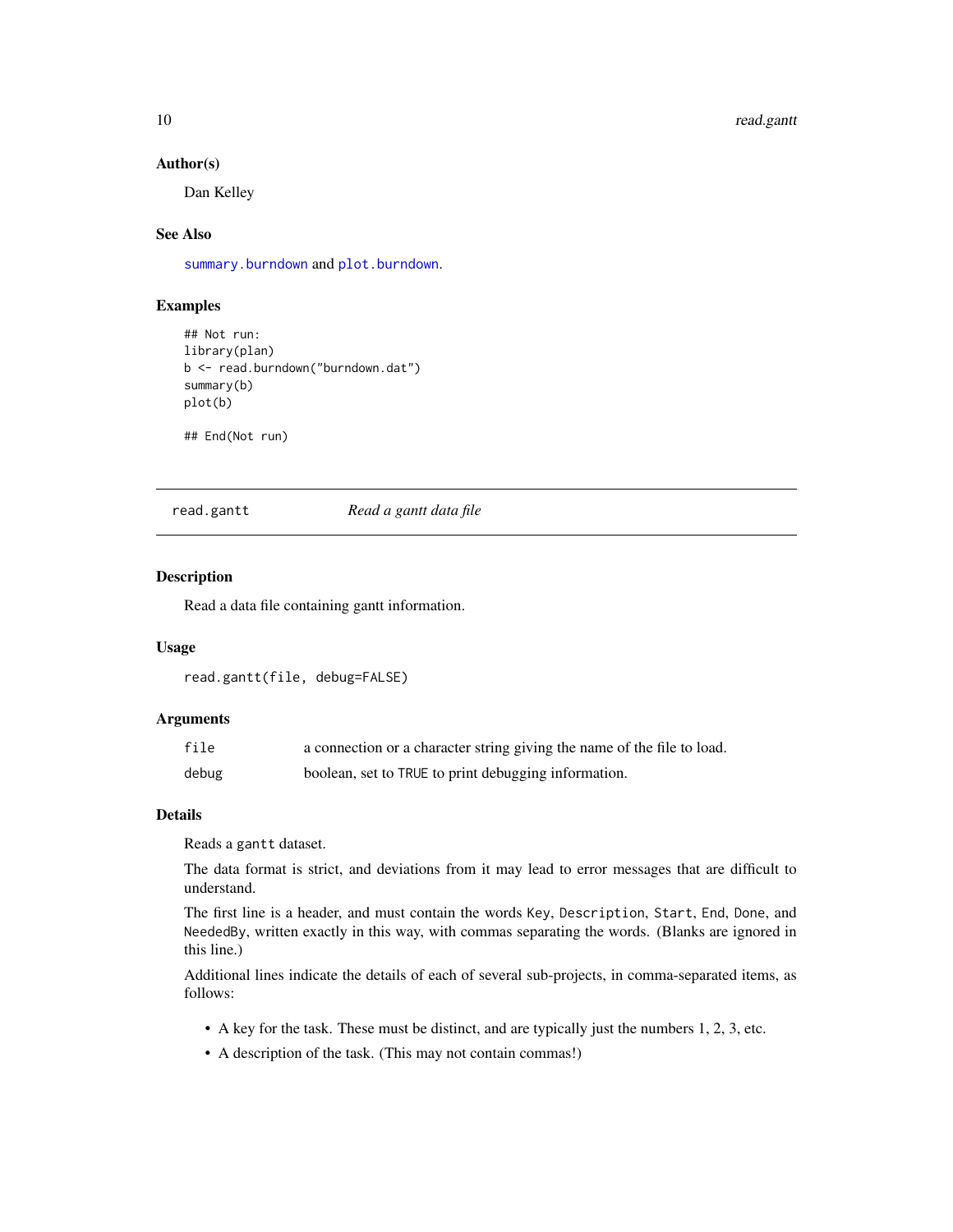#### <span id="page-10-0"></span>read.gantt 11

- The start time for the task, in ISO 8601 format (YYYY-MM-DD or YYYY-MM-DD hh:mm:ss).
- The end time for the task, in the same format as the starting time.
- A number indicating the percentage of this task that has been completed to date.
- A space-separated optional list of numbers that indicate the keys of other tasks that depend on this one. This list is ignored in the present version of read.gantt.

Executing the code

```
library(plan)
data(gantt)
print(summary(gantt))
```
will create the following sample file, which may be read with [read.gantt](#page-9-1):

| Key, Description,                                  | Start, | End,                                  |     | Done, NeededBy |
|----------------------------------------------------|--------|---------------------------------------|-----|----------------|
| 1, Assemble equipment,                             |        | $2008 - 01 - 01$ , $2008 - 03 - 28$ , | 90  |                |
| 2. Test methods.                                   |        | $2008 - 02 - 28$ , $2008 - 03 - 28$ , | 30  |                |
| 3, Field sampling,                                 |        | $2008 - 04 - 01$ , $2008 - 08 - 14$ , | - 0 |                |
| 4, Analyse field data,                             |        | $2008 - 06 - 30$ , $2008 - 11 - 14$ , | - 0 |                |
| 5, Write methods chapter,                          |        | $2008 - 08 - 14$ , $2008 - 11 - 14$ , | 0   |                |
| 6, Write results chapter,                          |        | $2008 - 10 - 14$ , $2009 - 01 - 15$ , | 0   |                |
| 7, Write other chapters,                           |        | $2008 - 12 - 10$ , $2009 - 02 - 28$ , | 0   |                |
| 8, Committee reads thesis, 2009-02-28, 2009-03-14, |        |                                       | 0   |                |
| 9. Revise thesis.                                  |        | $2009 - 03 - 15$ , $2009 - 03 - 30$ , | 0   |                |
| 10, Thesis on display,                             |        | $2009 - 04 - 01$ , $2009 - 04 - 15$ , | 0   |                |
| 11, Defend thesis,                                 |        | 2009-04-16, 2009-04-17,               | 0   |                |
| 12, Finalize thesis,                               |        | $2009 - 04 - 18$ , $2009 - 05 - 07$ , | 0   |                |

#### Value

An object of type "gantt", which is a data frame containing "description" (a character description of the task) "start" (the task's start time), "end" (the task's end time), "progress" (a number giving the percent progress on this item, or NA if none given), and "needed.by" (a number giving the indices of other tasks that rely on this task, or NA if none given).

#### Author(s)

Dan Kelley

#### See Also

[summary.gantt](#page-12-1) and [plot.gantt](#page-5-1)

```
## Not run:
library(plan)
gantt <- read.gantt("demo/gantt.dat")
summary(gantt)
```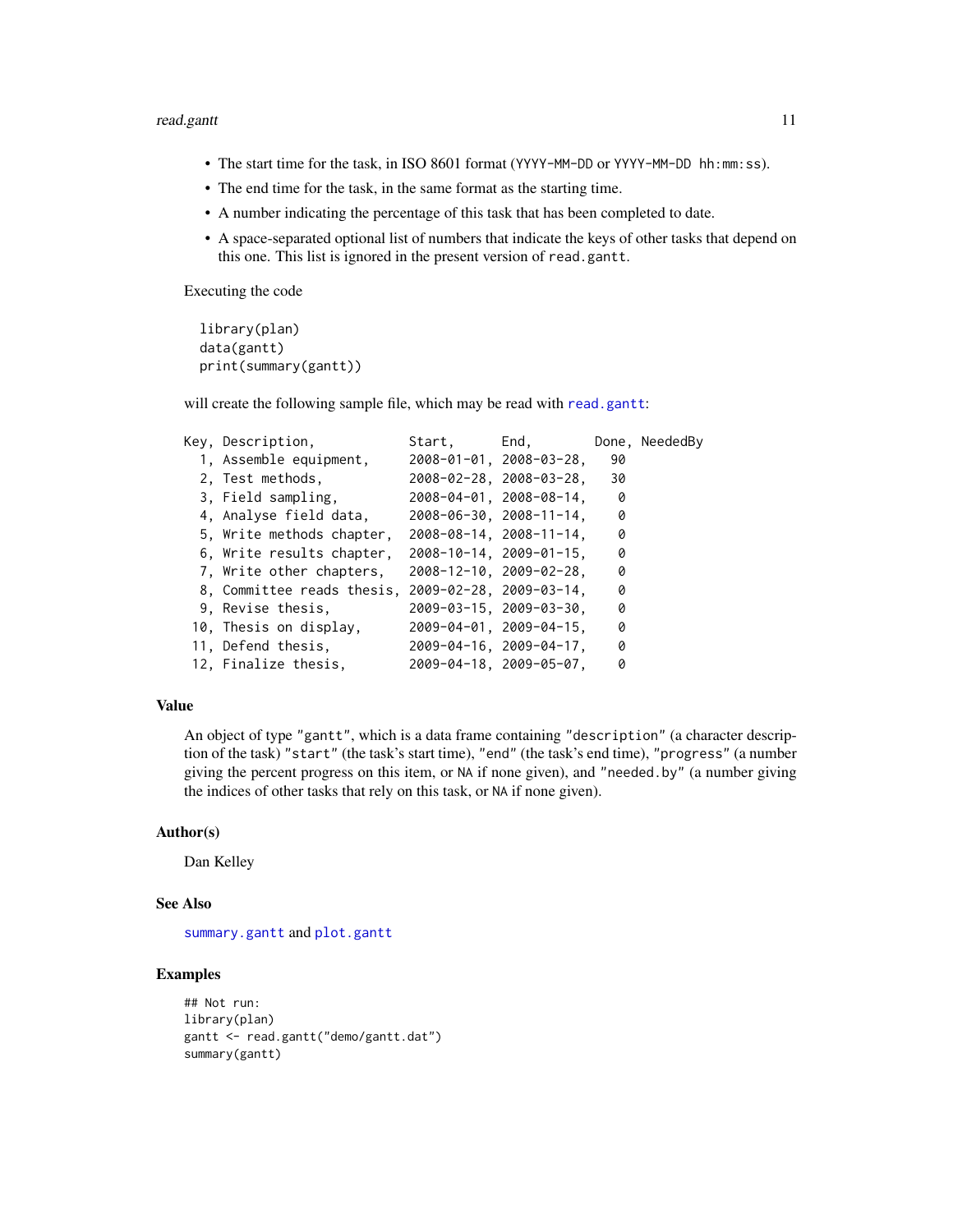```
plot(gantt)
```

```
## End(Not run)
```
<span id="page-11-1"></span>summary.burndown *Summarize a burndown object*

#### Description

Summarizes a burndown object.

#### Usage

```
## S3 method for class 'burndown'
summary(object, ...)
## S3 method for class 'summary.burndown'
print(x, \ldots)
```
#### Arguments

| object   | an object of class burndown, e.g. as read by read, burndown.         |
|----------|----------------------------------------------------------------------|
| X        | an object of class summary.burndown, as created by summary.burndown. |
| $\cdots$ | extra arguments (not used in this version).                          |

#### Details

Prints a summary of a burndown dataset.

#### Value

None.

#### Author(s)

Dan Kelley

#### See Also

The burndown object may be read with [read.burndown](#page-7-1) and plotted with [plot.burndown](#page-4-1).

#### Examples

library(plan) data(burndown) summary(burndown)

<span id="page-11-0"></span>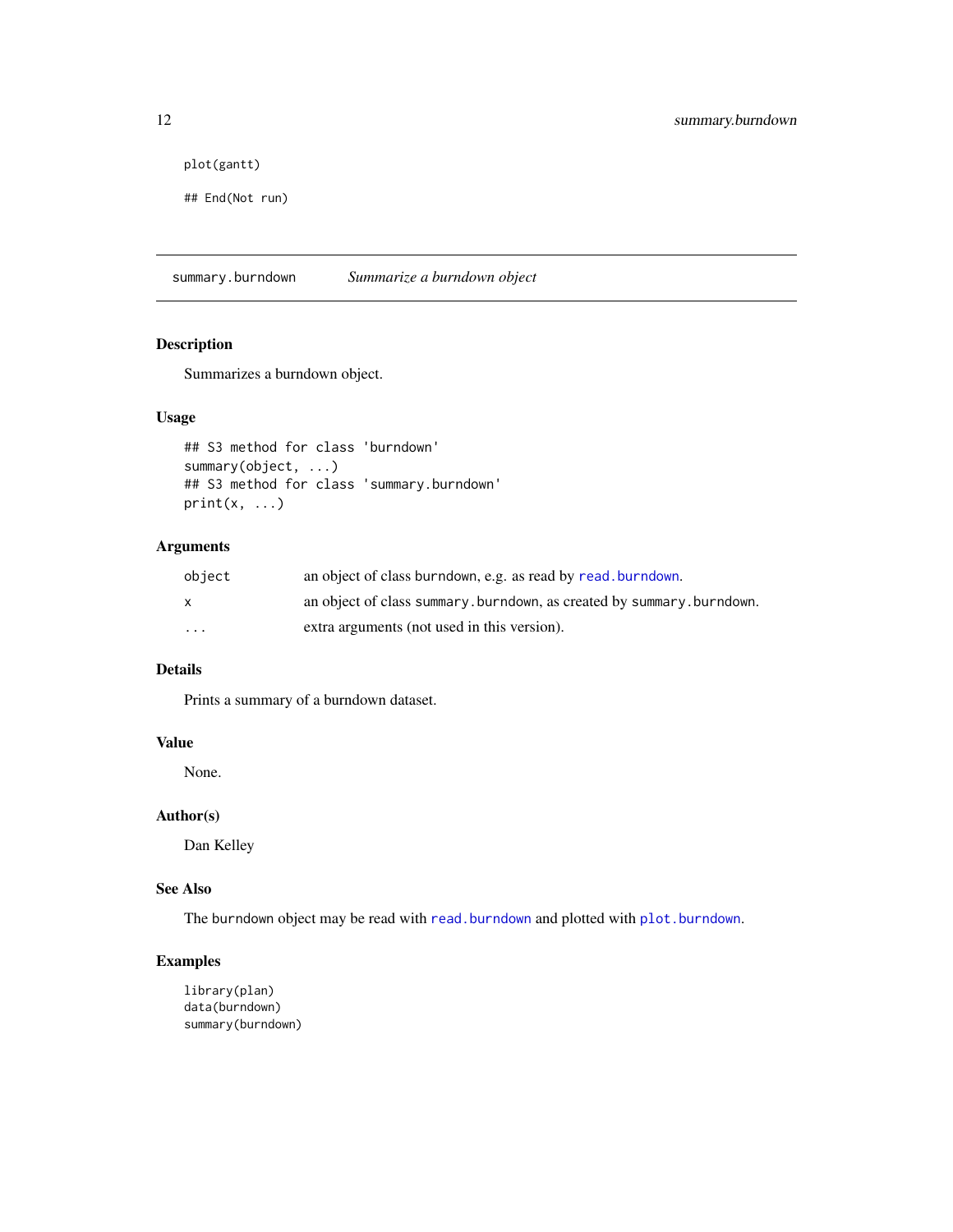<span id="page-12-1"></span><span id="page-12-0"></span>summary.gantt *Summarize a gantt object*

#### Description

Summarizes a gantt object.

#### Usage

```
## S3 method for class 'gantt'
summary(object, ...)
## S3 method for class 'summary.gantt'
print(x, \ldots)
```
#### Arguments

| object                  | an object of class gantt, e.g. as read by read.gantt.          |
|-------------------------|----------------------------------------------------------------|
| X                       | an object of class summary.gantt, as created by summary.gantt. |
| $\cdot$ $\cdot$ $\cdot$ | extra arguments (not used in this version).                    |

#### Details

Prints a summary of a gantt dataset.

#### Value

None.

#### Author(s)

Dan Kelley

#### References

<http://alistair.cockburn.us/crystal/articles/evabc/earnedvalueandburncharts.htm>.

#### See Also

The gantt object may be read with [read.gantt](#page-9-1).

```
library(plan)
data(gantt)
summary(gantt)
```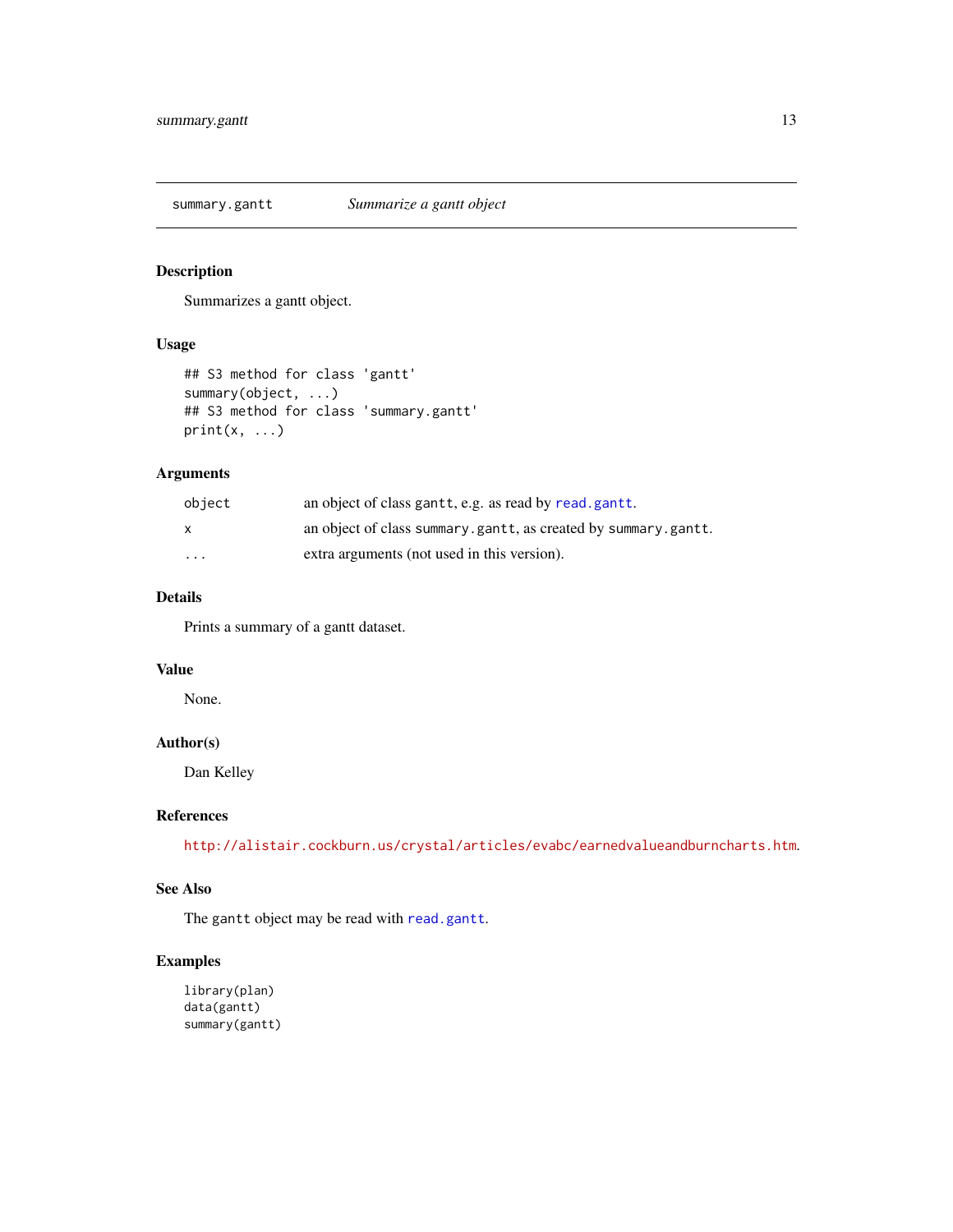<span id="page-13-0"></span>

Trim leading and trailing whitespace from character strings. Used by [read.gantt](#page-9-1) and [read.burndown](#page-7-1).

#### Usage

```
trim.whitespace(x)
```
#### Arguments

x a character string, or vector of character strings.

#### Value

As x, but with leading and trailing space removed

#### Author(s)

Dan Kelley

```
library(plan)
x \leq -c (" hellow there", "ba bye ", " buddy ")
print(x)
print(trim.whitespace(x))
```